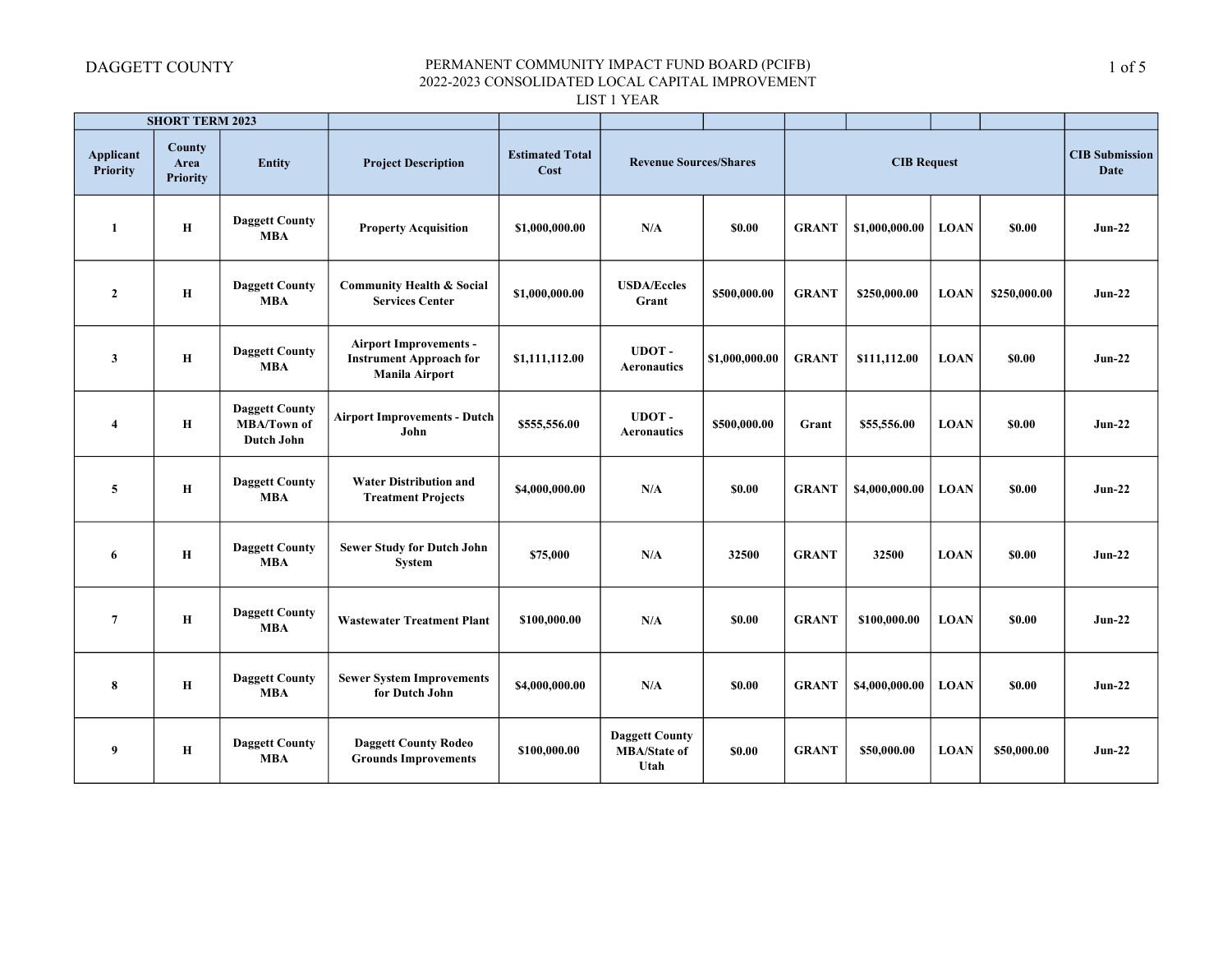1 YEAR

| <b>Applicant</b><br><b>Priority</b> | County<br>Area<br><b>Priority</b> | <b>Entity</b>                                                          | <b>Project Description</b>                                          | <b>Estimated Total</b><br>Cost | <b>Revenue Sources/Shares</b>                        |              | <b>CIB Request</b> |                |             | <b>CIB</b> Submission<br><b>Date</b> |               |
|-------------------------------------|-----------------------------------|------------------------------------------------------------------------|---------------------------------------------------------------------|--------------------------------|------------------------------------------------------|--------------|--------------------|----------------|-------------|--------------------------------------|---------------|
| 10                                  | H                                 | <b>Daggett County</b><br><b>MBA/Manila Town</b>                        | <b>Bike and Pedestrian Path</b><br><b>Coordinated w/Manila Town</b> | \$350,000.00                   | <b>UDOT</b>                                          | \$150,000.00 | <b>GRANT</b>       | \$200,000.00   | <b>LOAN</b> | \$0.00                               | <b>Oct-22</b> |
| 11                                  | Н                                 | <b>Daggett County</b><br><b>MBA</b>                                    | <b>Study for Water/Sewer</b><br><b>Development for Taylor Flats</b> | \$100,000.00                   | <b>SSD/RDA/DMBA</b>                                  | \$0.00       | <b>GRANT</b>       | \$100,000.00   | <b>LOAN</b> | \$0.00                               | $Feb-23$      |
| 12                                  | $\mathbf H$                       | <b>Daggett County</b><br><b>MBA</b>                                    | <b>Shooting Range Infrastructure</b><br>Development                 | \$150,000.00                   | <b>Daggett County</b><br><b>MBA/State of</b><br>Utah | \$50,000.00  | <b>GRANT</b>       | \$100,000.00   | <b>LOAN</b> | \$0.00                               | $Jun-22$      |
| 13                                  | H                                 | <b>Daggett County</b><br><b>MBA</b>                                    | <b>Jail Improvements</b>                                            | \$150,000.00                   | <b>Daggett County</b><br><b>MBA/State of</b><br>Utah | \$50,000.00  | <b>GRANT</b>       | \$100,000.00   | <b>LOAN</b> | \$0.00                               | Oct-22        |
| 14                                  | M                                 | <b>Daggett County</b><br><b>MBA/Towns of</b><br>Manila & Dutch<br>John | <b>Recreational Trail System</b>                                    | \$2,000,000.00                 | <b>CIB/State/Private</b><br>& Local                  | \$0.00       | <b>GRANT</b>       | \$2,000,000.00 | <b>LOAN</b> | <b>SO.00</b>                         | $Feb-23$      |
| 1                                   | Н                                 | <b>Town of Dutch</b><br>John                                           | <b>Fiber Optic Internet</b>                                         | \$2,000,000.00                 | N/A                                                  | \$0.00       | <b>GRANT</b>       | \$2,000,000.00 | <b>LOAN</b> | \$0.00                               | $Jun-22$      |
| $\mathbf{2}$                        | H                                 | <b>Town of Dutch</b><br>John                                           | <b>Emergency Vehicles/ Fire</b><br>Truck                            | \$500,000.00                   | N/A                                                  | \$0.00       | <b>GRANT</b>       | \$500,000.00   | <b>LOAN</b> | \$0.00                               | $Oct-22$      |
| $\mathbf{3}$                        | Н                                 | <b>Town of Dutch</b><br>John/Daggett<br><b>County MBA</b>              | <b>Road Improvements</b>                                            | \$2,000,000.00                 | <b>Town</b>                                          | \$0.00       | <b>GRANT</b>       | \$1,000,000.00 | <b>LOAN</b> | \$1,000,000.00                       | Feb-23        |
| $\overline{\mathbf{4}}$             | Н                                 | <b>Town of Dutch</b><br>John                                           | <b>Storm Drain Improvements</b>                                     | \$800,000.00                   | N/A                                                  | \$0.00       | <b>GRANT</b>       | \$400,000.00   | <b>LOAN</b> | \$400,000.00                         | $Feb-23$      |
| 5                                   | Н                                 | <b>Town of Dutch</b><br>John                                           | <b>Multi-Purpose Building</b>                                       | \$1,000,000.00                 | N/A                                                  | \$0.00       | <b>GRANT</b>       | \$500,000.00   | <b>LOAN</b> | \$500,000.00                         | $Feb-23$      |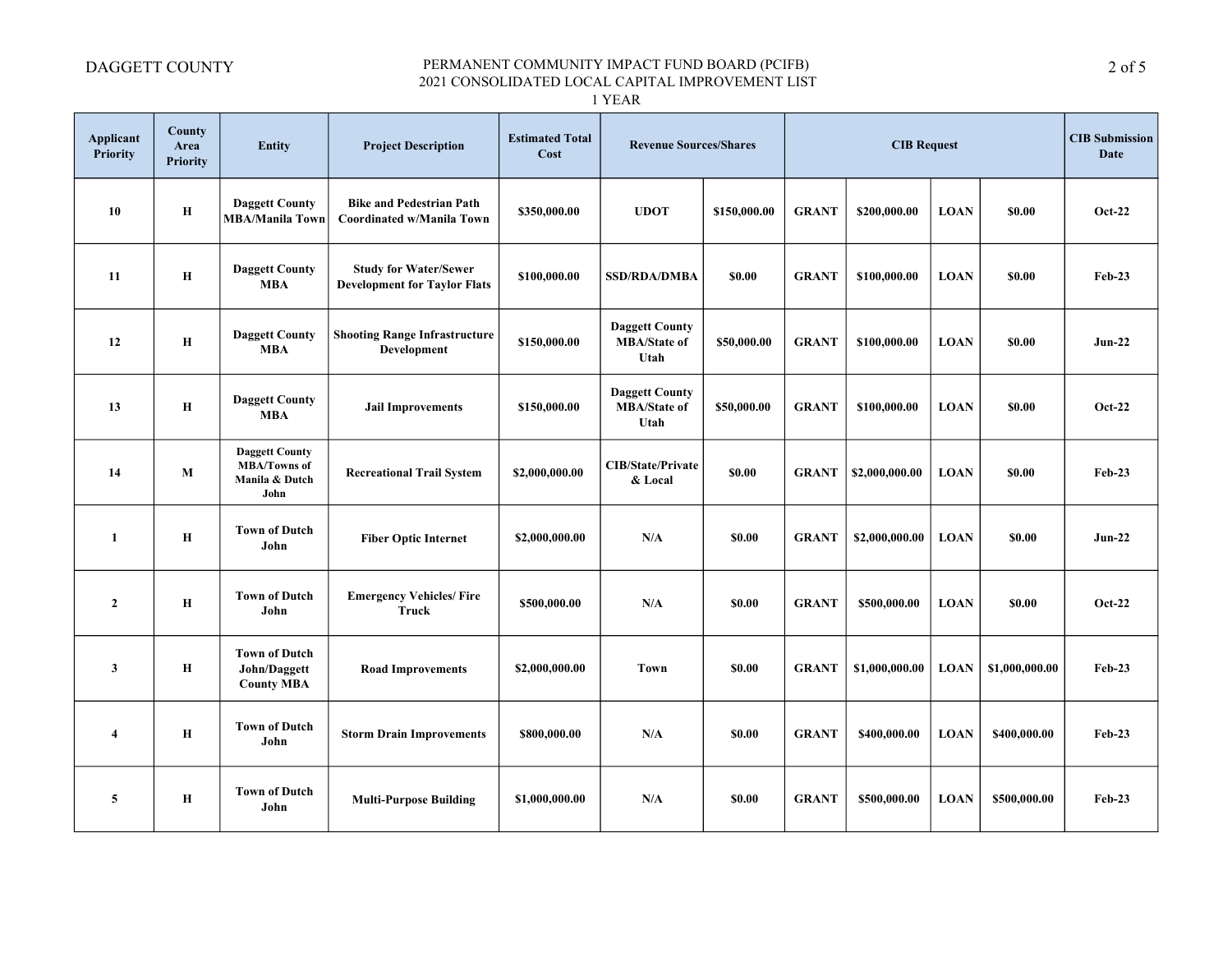1 YEAR

| <b>Applicant</b><br><b>Priority</b> | County<br>Area<br><b>Priority</b> | <b>Entity</b>                                                                     | <b>Project Description</b>                              | <b>Estimated Total</b><br>Cost |                    | <b>Revenue Sources/Shares</b><br><b>CIB Request</b> |              |                |             | <b>CIB</b> Submission<br><b>Date</b> |          |
|-------------------------------------|-----------------------------------|-----------------------------------------------------------------------------------|---------------------------------------------------------|--------------------------------|--------------------|-----------------------------------------------------|--------------|----------------|-------------|--------------------------------------|----------|
| $\mathbf{1}$                        | H                                 | <b>Flaming Gorge</b><br>Transportation<br><b>SSD</b>                              | <b>Browns Park</b>                                      | \$3,000,000.00                 | <b>FHWA</b>        | \$2,000,000.00                                      | <b>GRANT</b> | \$1,000,000.00 | <b>LOAN</b> | \$0.00                               | $Jun-22$ |
| $\mathbf{2}$                        | Н                                 | <b>Flaming Gorge</b><br>Transportation<br><b>SSD/Daggett County</b><br><b>MBA</b> | <b>Emergency Countywide Road</b><br><b>Improvements</b> | \$2,000,000.00                 | N/A                | \$0.00                                              | <b>GRANT</b> | \$2,000,000.00 | <b>LOAN</b> | \$0.00                               | $Jun-22$ |
| $\mathbf{3}$                        | $\mathbf H$                       | <b>Flaming Gorge</b><br>Transportation<br><b>SSD/Daggett County</b><br><b>MBA</b> | <b>SITLA Road Easements</b>                             | \$500,000.00                   | N/A                | \$0.00                                              | <b>GRANT</b> | \$500,000.00   | <b>LOAN</b> | \$0.00                               | $Oct-22$ |
| $\overline{\mathbf{4}}$             | Н                                 | <b>Flaming Gorge</b><br><b>Transportation SSD</b><br><b>Town of Manila</b>        | <b>Flood/Storm Drainage Project</b>                     | \$400,000.00                   | N/A                | \$0.00                                              | <b>GRANT</b> | \$200,000.00   | <b>LOAN</b> | \$200,000.00                         | $Jun-22$ |
| 1                                   | H                                 | <b>Flaming Gorge Fire</b><br>and EMS District                                     | <b>Planning Study</b>                                   | \$50,000.00                    | <b>District</b>    | \$25,000.00                                         | <b>GRANT</b> | \$25,000.00    | <b>LOAN</b> | \$0.00                               | $Jun-22$ |
| $\overline{2}$                      | Н                                 | <b>Flaming Gorge Fire</b><br>and EMS District                                     | Fire & EMS Equipment                                    | \$250,000.00                   | N/A                | \$0.00                                              | <b>GRANT</b> | \$125,000.00   | <b>LOAN</b> | \$125,000.00                         | $Oct-22$ |
| $\mathbf{1}$                        | Н                                 | <b>Town of Manila</b>                                                             | <b>Well Refurbishment</b>                               | \$350,000.00                   | N/A                | \$0.00                                              | <b>GRANT</b> | \$262,500.00   | <b>LOAN</b> | \$87,500.00                          | $Jun-22$ |
| $\mathbf{2}$                        | Н                                 | <b>Town of Manila</b>                                                             | Water Fillling & Sewer<br><b>Dump Station</b>           | \$450,000.00                   | <b>Manila Town</b> | \$18,000.00                                         | <b>GRANT</b> | \$324,000.00   | <b>LOAN</b> | \$108,000.00                         | $Jun-22$ |
| 3                                   | Н                                 | <b>Town of Manila</b>                                                             | <b>Water System Improvements</b>                        | \$1,250,000.00                 | N/A                | \$0.00                                              | <b>GRANT</b> | \$625,000.00   | <b>LOAN</b> | \$625,000.00                         | $Jun-22$ |
| $\overline{4}$                      | Н                                 | <b>Town of Manila</b>                                                             | <b>Sewer System Improvements</b>                        | \$1,000,000.00                 | N/A                | \$0                                                 | <b>GRANT</b> | \$500,000.00   | <b>LOAN</b> | \$500,000.00                         | $Jun-22$ |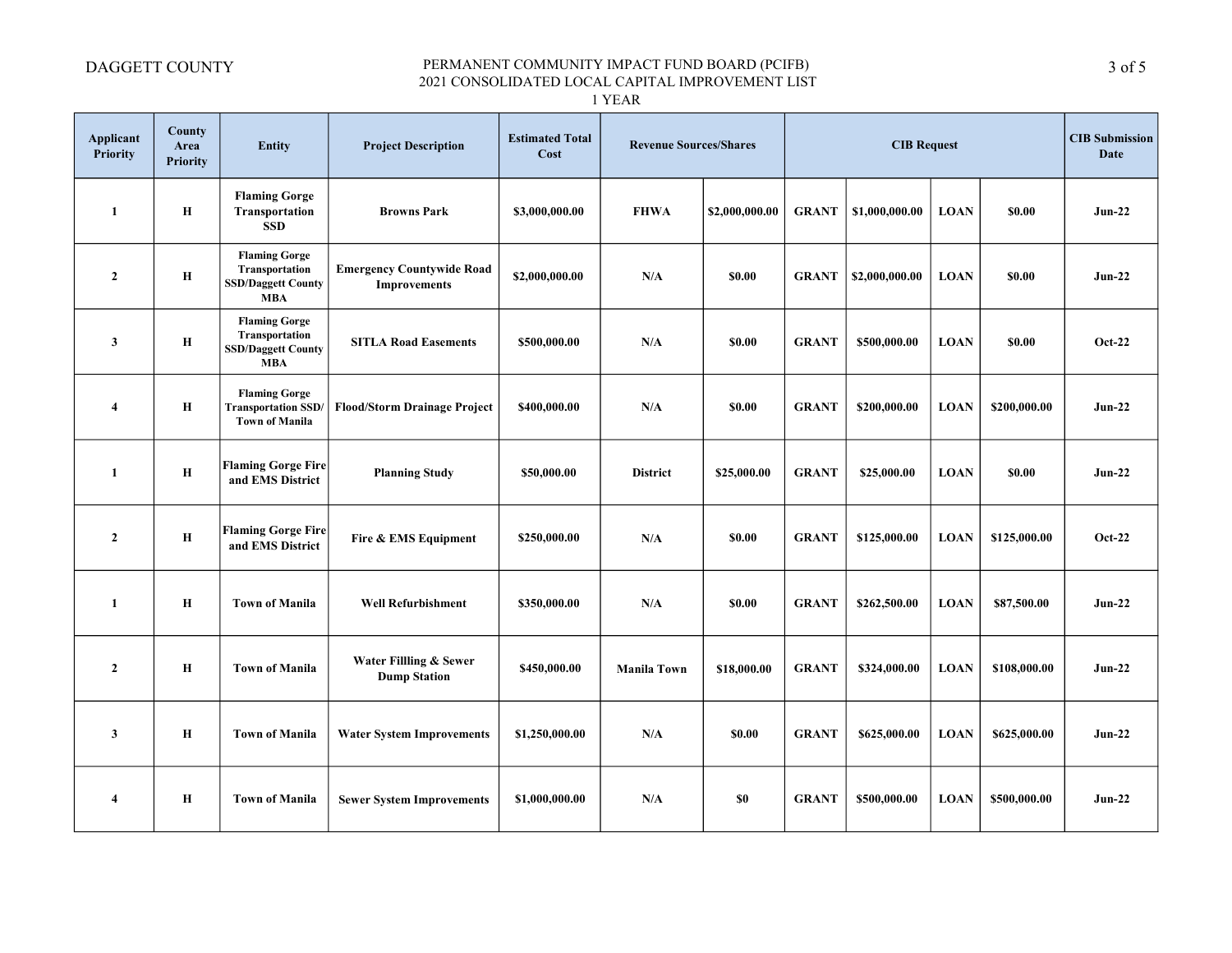1 YEAR

| <b>Applicant</b><br>Priority | County<br>Area<br><b>Priority</b> | <b>Entity</b>                                                                      | <b>Project Description</b>                                 | <b>Estimated Total</b><br>Cost | <b>Revenue Sources/Shares</b>        | <b>CIB Request</b> |              |                |             | <b>CIB</b> Submission<br>Date |               |
|------------------------------|-----------------------------------|------------------------------------------------------------------------------------|------------------------------------------------------------|--------------------------------|--------------------------------------|--------------------|--------------|----------------|-------------|-------------------------------|---------------|
| 5                            | Н                                 | Town of<br><b>Manila/Flaming</b><br><b>Gorge Road</b><br><b>Transportation SSD</b> | <b>Storm Drain Improvements</b>                            | \$800,000.00                   | N/A                                  | <b>SO.00</b>       | <b>GRANT</b> | \$400,000.00   | <b>LOAN</b> | \$400,000.00                  | $Jun-22$      |
| 6                            | Н                                 | Town of<br><b>Manila/Flaming</b><br><b>Gorge Road</b><br><b>Transportation SSD</b> | <b>Road Maintenance</b>                                    | \$500,000.00                   | N/A                                  | <b>SO.00</b>       | <b>GRANT</b> | \$250,000.00   | <b>LOAN</b> | \$250,000.00                  | $Jun-22$      |
| $\overline{7}$               | Н                                 | Town of<br>Manila/Flaming<br><b>Gorge Road</b><br><b>Transportation SSD</b>        | <b>Bike and Pedestrian Path</b>                            | \$1,750,000.00                 | N/A                                  | \$1,545,000.00     | <b>GRANT</b> | \$175,000.00   | <b>LOAN</b> | \$0.00                        | $Jun-22$      |
| 8                            | Н                                 | Town of<br><b>Manila/Flaming</b><br><b>Gorge Road</b><br><b>Transportation SSD</b> | <b>Natural Gas Planning Study</b>                          | \$48,000.00                    | N/A                                  | \$0.00             | <b>GRANT</b> | \$24,000.00    | <b>LOAN</b> | \$24,000.00                   | $Jun-22$      |
| 9                            | Н                                 | <b>Town of Manila</b>                                                              | <b>Ylincheta Lane Sewer</b>                                | \$4,000,000.00                 | <b>Manila Town</b>                   | \$350,000.00       | <b>GRANT</b> | \$1,825,000.00 | <b>LOAN</b> | \$1,825,000.00                | $Jun-22$      |
| 1                            | $\mathbf H$                       | <b>Seven County</b><br>Infrastructure<br><b>Coalition (SCIC)</b>                   | <b>Rural Freight Transportation</b><br><b>Study</b>        | \$200,000.00                   | <b>CIB/State</b>                     | \$100,000          | <b>GRANT</b> | \$100,000.00   | <b>LOAN</b> | \$0.00                        | $Jun-22$      |
| $\overline{2}$               | $\mathbf H$                       | <b>SCIC</b>                                                                        | <b>Natural Gas Opportunities</b><br>Planning               | \$100,000.00                   | CIB, Private,<br><b>State, Local</b> | \$0.00             | <b>GRANT</b> | \$100,000      | <b>LOAN</b> | \$0.00                        | <b>Oct-22</b> |
| $\mathbf{3}$                 | Н                                 | <b>SCIC</b>                                                                        | <b>Eastern Utah Regional</b><br><b>Connection Planning</b> | \$2,700,000.00                 | CIB, Federal,<br><b>State, Local</b> | \$0.00             | <b>GRANT</b> | \$2,700,000.00 | <b>LOAN</b> | \$0.00                        | Feb-23        |
| $\overline{\bf{4}}$          | Н                                 | <b>SCIC</b>                                                                        | <b>Leland Bench Utilities (Water)</b>                      | \$250,000.00                   | CIB, Federal,<br><b>State, Local</b> | \$0.00             | <b>GRANT</b> | \$250,000      | <b>LOAN</b> | \$0.00                        | $Jun-22$      |
| 5                            | Н                                 | <b>SCIC</b>                                                                        | <b>Leland Bench/Bonanza</b><br><b>Regional Natural Gas</b> | \$250,000.00                   | <b>CIB/State/local</b>               | \$0.00             | <b>GRANT</b> | \$250,000      | <b>LOAN</b> | \$0.00                        | $Jun-22$      |

4 of 5